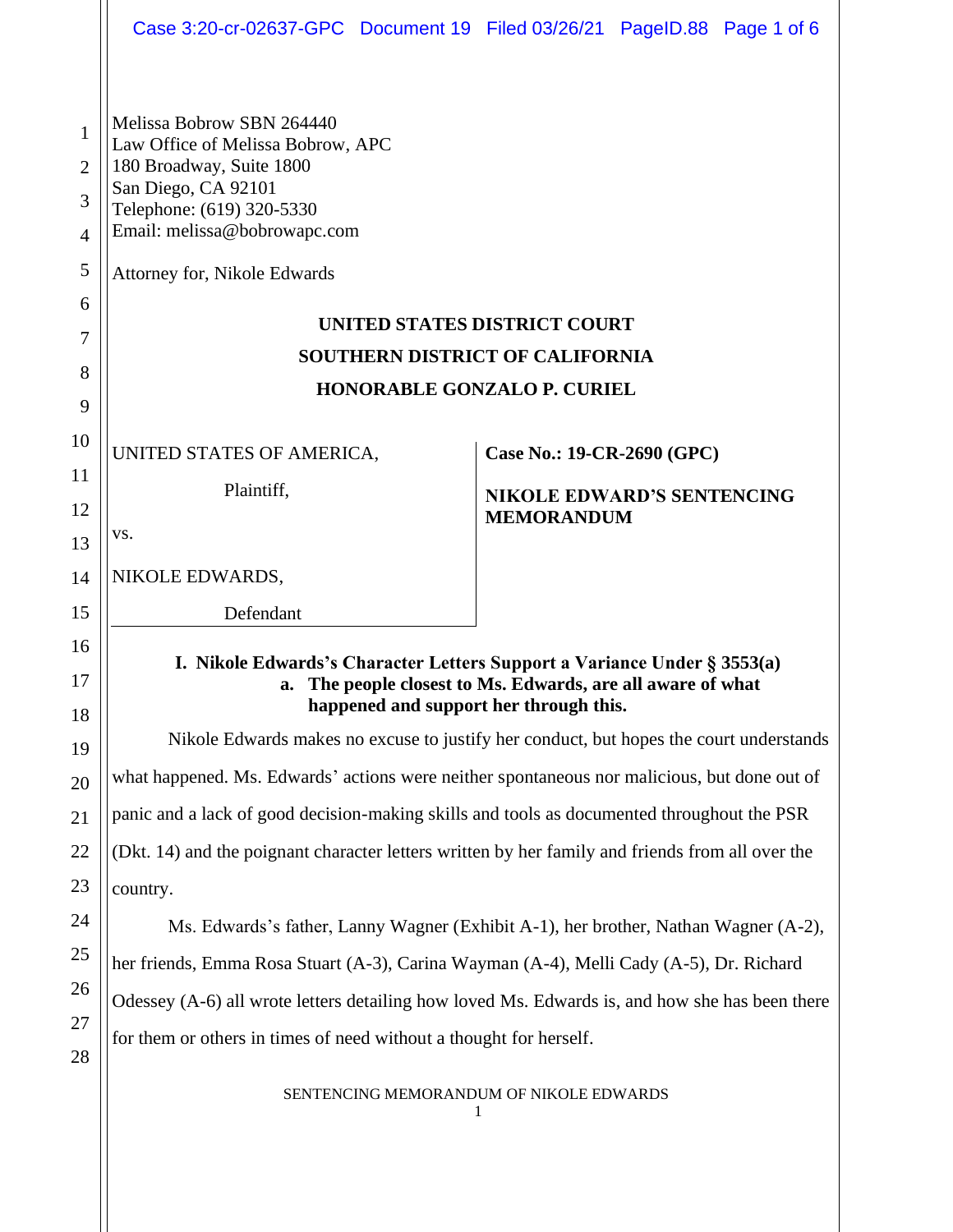Ms. Edwards is currently living in Georgia with her friend, Teryn Kansa (A-7), who opened her home to Ms. Edwards without hesitation when she needed a place to stay.

Most telling are the letters from Kaitlyn Moore and Taylor Van Winkle (A-8 and A-9, respectively).

It appears from the letters that Ms. Edwards had very frank conversations with all of the people in her life about what happened, what she did, and what might happen to her. Ms. Edward's luckily has a support system full of people who know what she did and recognize she needs help.

# **b. Ms. Edwards is engaged in the cognitive behavioral therapy recommended by probation with a licensed therapist and continues to make real progress.**

The letter from Linda V. Emerson LCSW, LISW-S (Exhibit B), specifically addresses the issues before the court and the concerns of probation. Ms. Edwards, with limited funds and means, has found Ms. Emerson, who graciously works with Ms. Edwards for free. Ms. Emerson cites her Christian faith as the reason for donating her time and services to Ms. Edwards.

The report does more than state Ms. Edwards has attended sessions. This report identifies what Ms. Emerson referred to as a "thinking error" allowing Ms. Edwards to justify her actions, offers eleven (11) separate and specific goals for treatment, and states that Ms. Emerson checks with outside people to corroborate what Ms. Edwards tells her. The report suggests the cognitive behavioral therapy in which Ms. Edwards is engaged, is quite comprehensive and willing to address all of the issues head-on, with her entire support system engaged and keeping her accountable as she progresses.

# **II.WHY ARE WE HERE?**

Nikole Edwards takes complete responsibility for the fraud she committed in this case. What Ms. Edwards wants the court to know is how she got here.

////

////

#### SENTENCING MEMORANDUM OF NIKOLE EDWARDS  $\mathcal{D}$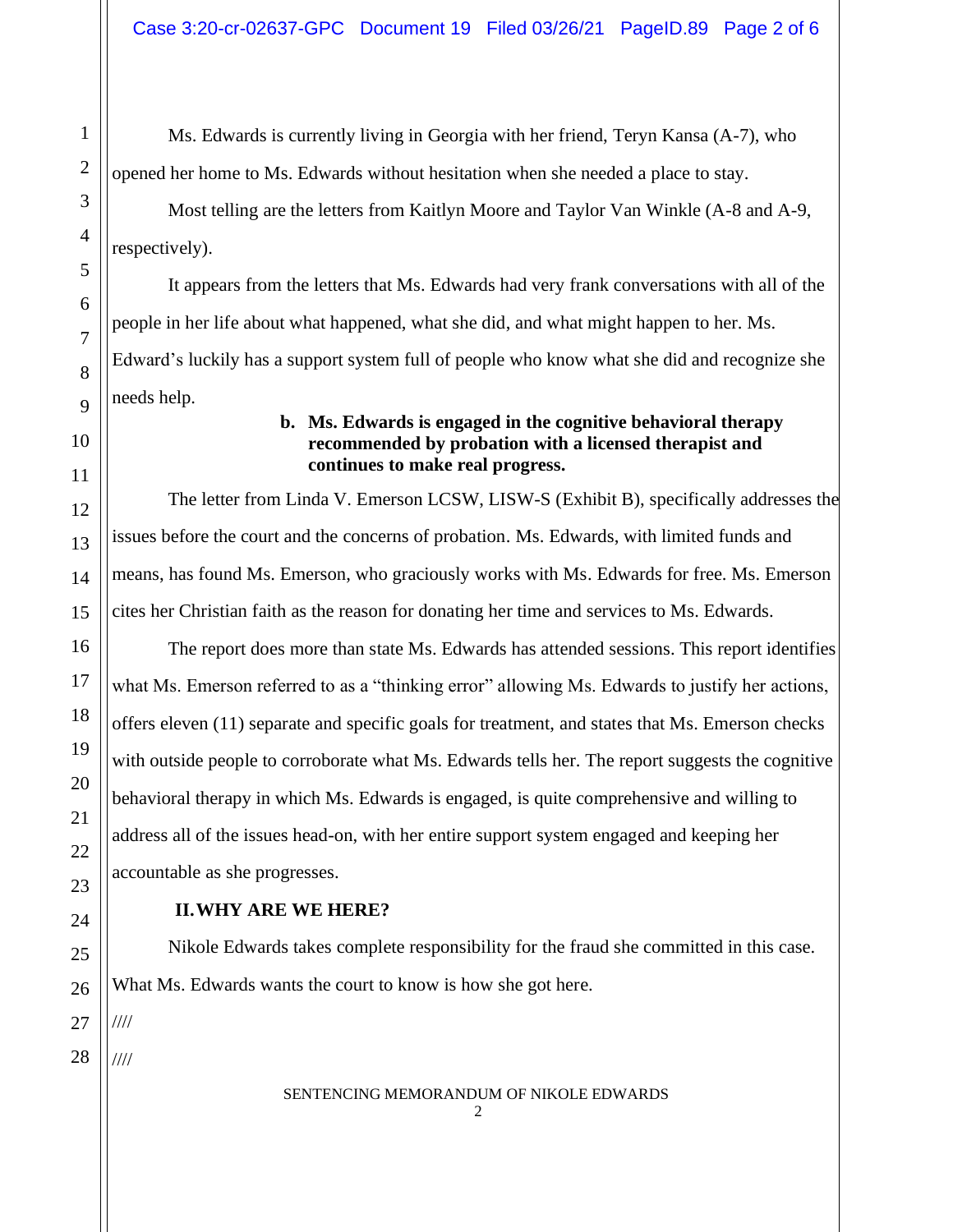### **a. The months leading up to the COVID-19 shutdown.**

In June 2018, after 36 years of marriage, Ms. Edwards parents divorced. After a lifetime of verbal and emotional abuse, and refusal to seek any treatment, her mother's mental illness took its toll. Though Ms. Edwards was an adult at this time, she was a part of this separation.

Troublingly, her mother disappeared after an episode and nobody has since or heard from her since January 2019. As of right now, Ms. Edwards is unsure about the health, status, and whereabouts of her mentally ill mother. The PSR and letters document and describe how toxic and pervasive this relationship has been for Ms. Edwards.

On March 1, 2019, Ms. Edwards was forced to move.

On March 7, 2019 Ms. Edwards held her Maw Maw's hand as she passed away. What happened next could be described as what happens when a downward spiral meets a slippery slope. Everything got worse, fast.

First and foremost, Ms. Edwards and her grandmother, Maw Maw, were incredibly close, especially in the years before she passed. Ms. Edwards would either fly out herself or pay for flights for her son Taylor and his girlfriend Kaitlyn to go in her stead. (Exhibit C, flight receipts from visits to Maw Maw)<sup>1</sup>.

Grief-stricken, later that year, her dog Ally developed cancer and the treatments were expensive. Ms. Edwards did her best to pay for treatments, but she could not afford them on her own. (Exhibit D, vet bills.) Her father started a GoFundMe to help pay for these, (Exhibit E, GoFundMe for Ally) but the bills continued to mount. Her business suffered a number of unexpected cancellations, (Exhibit F, cancelled contracts from 2019) while her bills began to mount.

////

<sup>1</sup> Counsel can furnish receipts of flights for Taylor Van Winkle and Kaitlyn Moore upon request.

SENTENCING MEMORANDUM OF NIKOLE EDWARDS 3

1

2

3

4

5

6

7

8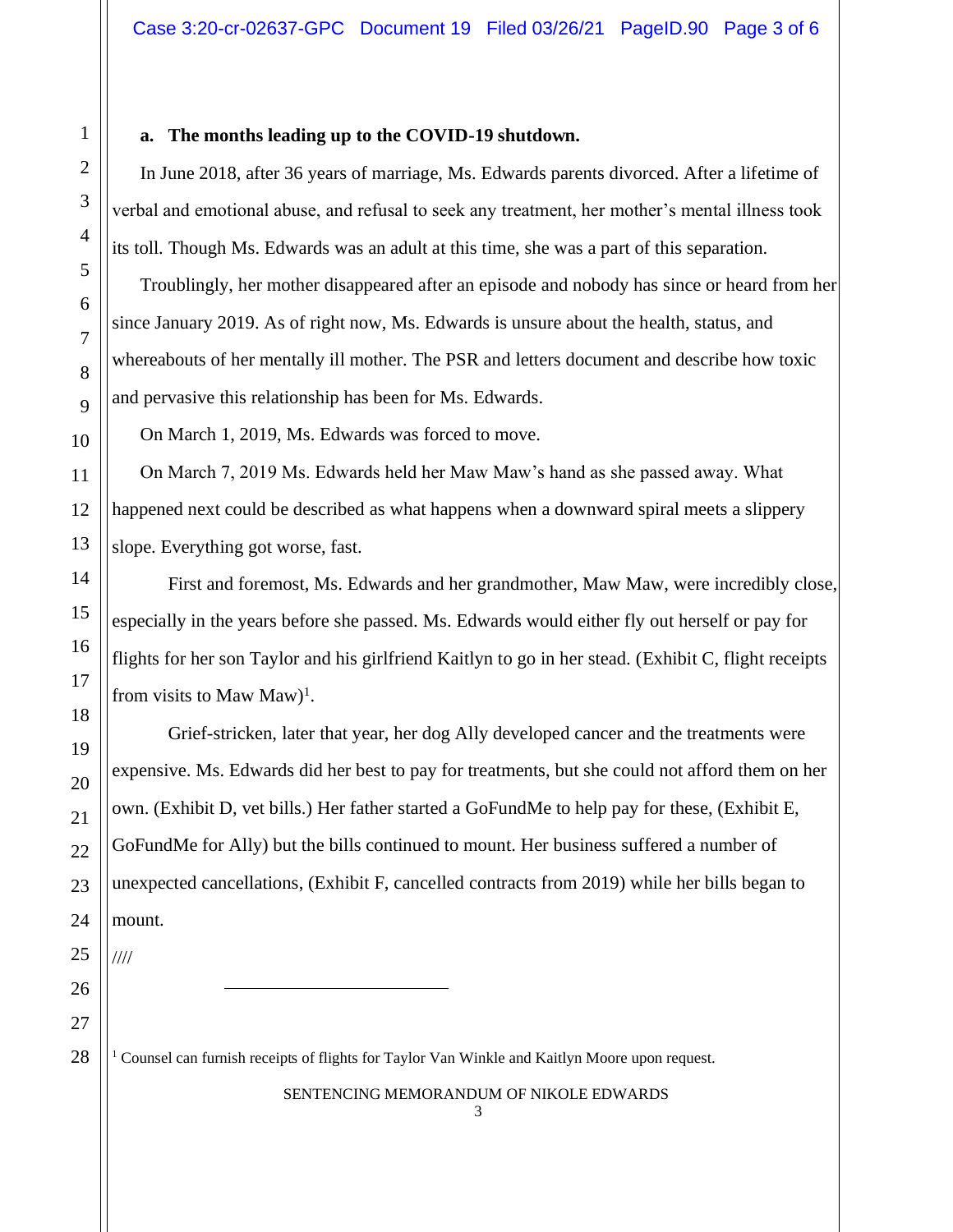In February, 2020 her son Taylor and his girlfriend Kaitlyn moved in with her while they searched for jobs. Ally was diagnosed with another auto-immune disease. By March 2020, California was in lockdown, and all job offers for Taylor and Kaitlyn were rescinded.

With the state in lockdown by March, 2020 and most of the country to follow, job prospects dried up for a large number of people. For small business owners, who do not have a paycheck to rely on, and "eat what they kill" Ms. Edwards panicked.

### **b. The COVID-19 shutdown.**

According to the National Endowment for Financial Education, by April, 2020, 88% of Americans reported financial stress related to COVID; that number went to 84% when the same survey was conducted in September, 2020. The level of economic anxiety, by those who felt it, cannot be compared to anything most people experienced in this lifetime. This is not a matter of a personal or regional tragedy; the entire world shutdown, and a lot of business owners were not allowed to operate or earn a living. Regular household items disappeared from shelves without assurances of when they would return, and when they did, without assurances of how safe it was to go buy them.

Like most sole-proprietor, small business owners, Ms. Edwards experienced good months and bad months. When there are too many bad months in a row, finances turn upside down quickly. To say the COVID-19 shutdown created a panic does not address or express the financial panic most Americans faced. With the entire world unsure of almost everything, businesses shut down with \$1,200 to supplement months of lost income and earnings with no plan or end in sight.

# **c. Application for the loans.**

SENTENCING MEMORANDUM OF NIKOLE EDWARDS Ms. Edwards applied for the loans and admits the false claims orally and in writing, in her efforts to obtain the loan. On June 22, 2020 after the loan finally went through, she panicked, and actually called the loan company attempting to pay it back or cancel it. (Exhibit G, call log to the loan company.) Albeit a half-hearted attempt, it was an attempt, to right the wrong.

4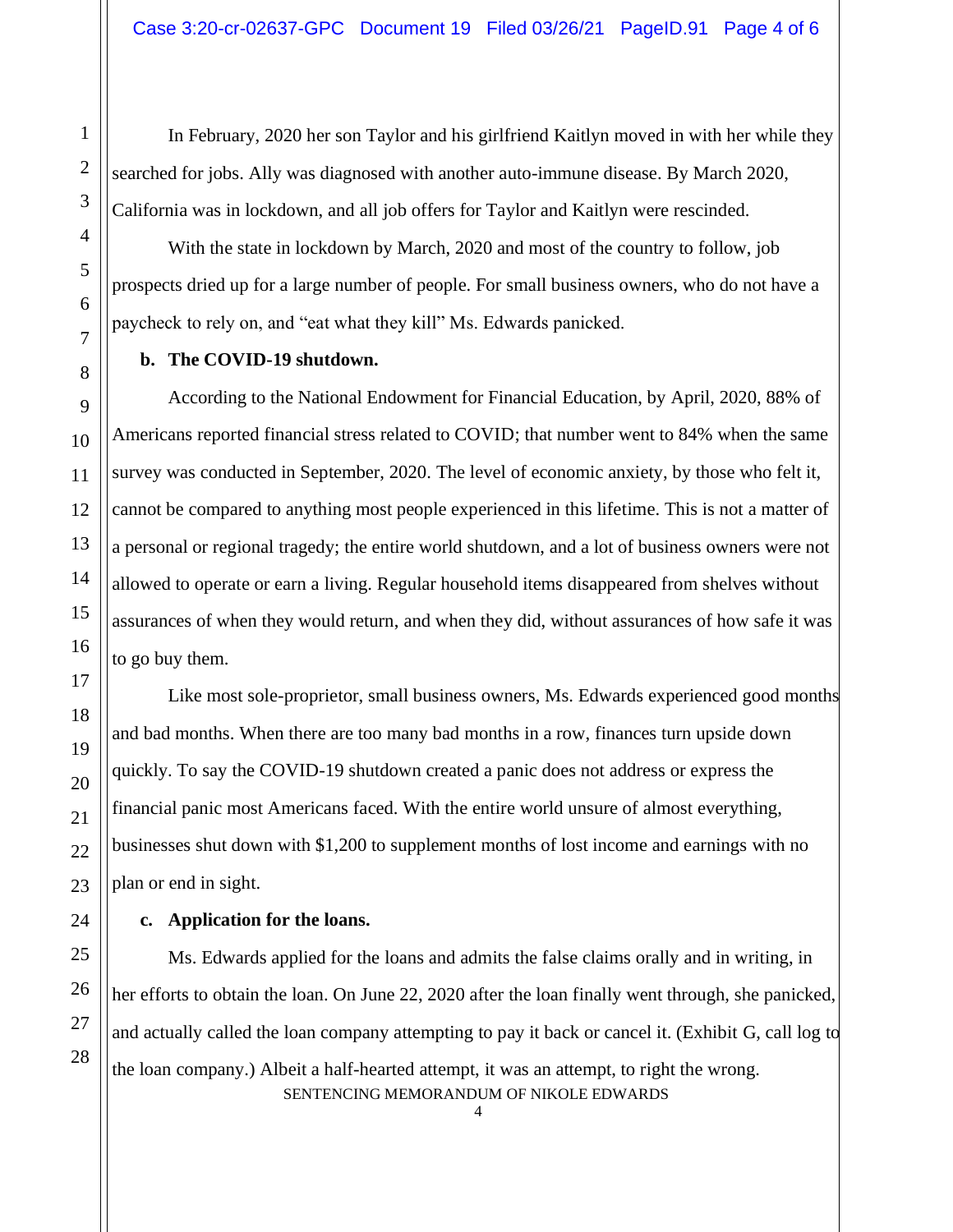## **d. Out of the \$19,616.27, Ms. Edwards spent \$17,949.05 on back rent, utility bills including past due balances, insurance, and veterinarian bills.**

\$5,888.67 went to repay veterinarian treatment & medication. (See, Exhibit D.) \$8,593.84 paid back rent (Exhibit H); \$1,343.42 paid groceries; \$987.69 paid past due and current balances for cell phone and internet; \$488.45 paid past due and current balances for electric (Exhibit H); \$396.21 went to car insurance; \$142.20 paid for life insurance; and \$108.57 paid for medications. \$17,949.05 of the \$19,616.27 loan paid for living expenses. Ms. Edwards has made full and immediate restitution of the loan, and is continuing to pay back her father, who lent her the money for the immediate payment of restitution in full.

Ms. Edwards knows she fraudulently acquired the money. She asks the court to consider how she spent the money. This was a person in dire financial straits before a pandemic hit. Once the pandemic happened, she did what she thought at the time she had to do to make ends meet.

# **III. Ms. Edwards reached out to her support network and has done everything to change her circumstances and thinking.**

Since moving to Georgia, Ms. Edwards has been focusing on "overhauling her personal and professional life" as she put it. She has made therapy, staying connected to her family and friends – especially the people who wrote character letters to the court, her priorities. She has been working as much as possible to pay back her father and all of the other debts she accumulated of the last few years.

While residing with her best friend, Teryn Kansa, she has managed to pay off \$27,838 in debt. Though Teryn does not accept rent from Ms. Edwards, insisting she pay off other debts first, Ms. Edwards still contributes to groceries and gas. Ms. Kansa's friendship is unwavering. She loaned Ms. Edwards over \$2,000 in March, 2020 and another \$500 in April, 2020 when the pandemic started and Ms. Edwards felt the panic set in. Exhibit I, loan from Teryn Kansa.

Through hustle and hard work, she added a new client in December, 2020 who pays \$1,249 a month, and she added another client who will be paying \$10,000 a month, another

> SENTENCING MEMORANDUM OF NIKOLE EDWARDS 5